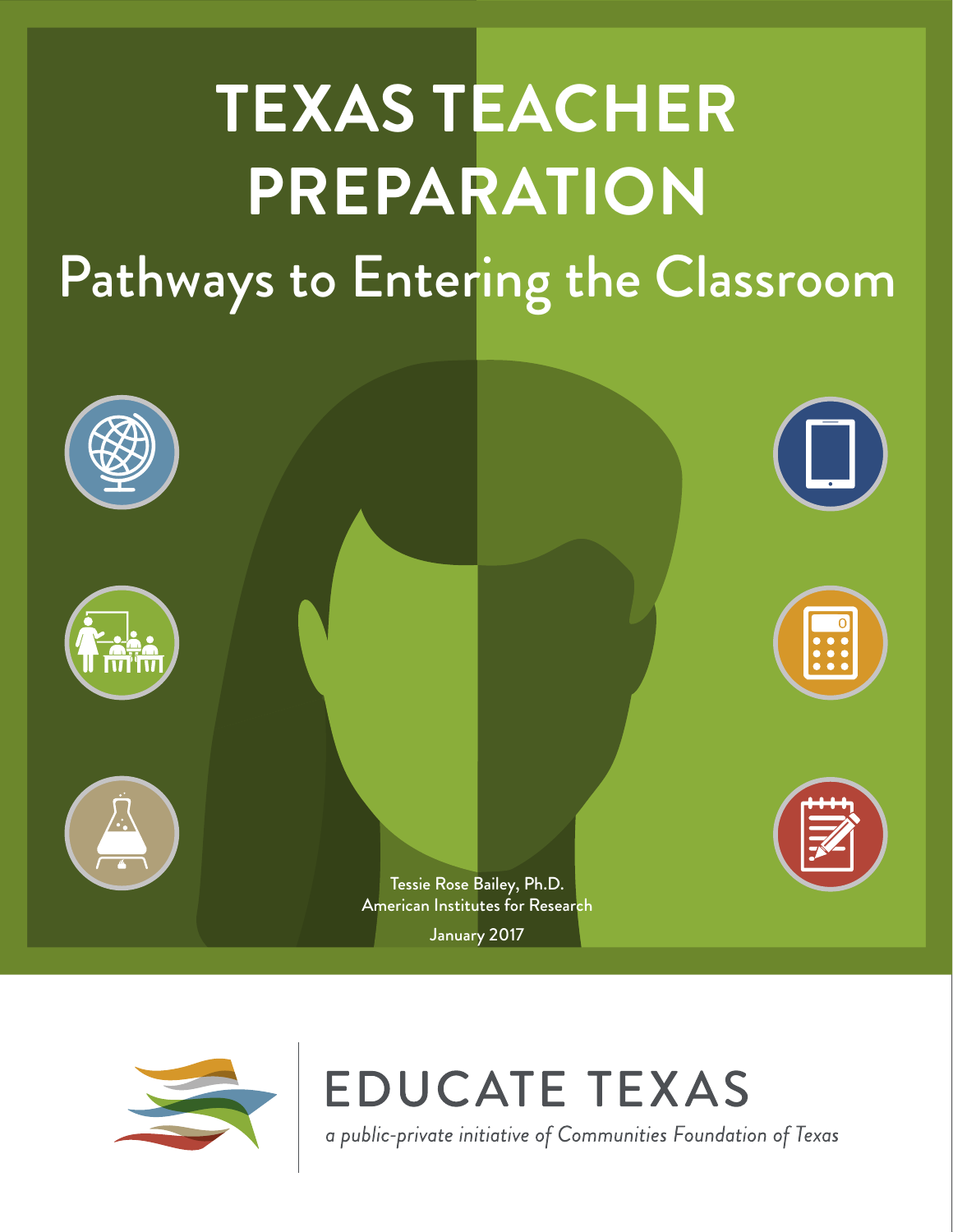## TEACHER PREPARATION IN TEXAS: PATHWAYS TO ENTERING THE CLASSROOM

### **Overview**

Decades of research confirm that well-prepared teachers are essential for student success. Teacher quality greatly affects student outcomes in reading and math.' In fact, teacher quality affects student learning two to three times more than any other school factor, including facilities, class size, school choice, and leadership.2 Disadvantaged students especially benefit greatly from well-prepared teachers.3 More than half of the students in Texas come from this group.

Every student in Texas needs access to well-prepared teachers in an effective school system. High-performing school systems

- **P** recruit the most qualified staff,
- ensure that professional development helps teachers become highly effective, and
- $\blacksquare$  create an environment that helps all teachers teach all students effectively.<sup>4</sup>

This paper presents an overview of the current teacher preparation system in Texas. The state's teacher preparation providers enroll the third highest number of teacher candidates in the United States.<sup>5</sup> Providers prepare all types of educators, including administrators and other specialists who are not considered teachers. This paper focuses solely on the preparation of classroom teachers. It also explains the role that providers play in ensuring that students in Texas have access to well-prepared teachers.

### Preparing teachers for diverse classrooms

The landscape of teaching in Texas is challenging for teachers. Texas serves an increasingly diverse student population in rural, suburban, and urban settings. During the 2014–2015 school year, 342,192 teachers served 5.23 million students in 1,219 Texas school districts and charters. Of the 5.23 million students, 58.7% were economically disadvantaged and needed a well-prepared teacher to help ensure that these students can change their odds. Compared with the national average, students in Texas are more likely to be identified as economically disadvantaged (Table 1). Nearly 30,000 teachers were in the classroom for the first time and had 231 different teacher preparation programs to select from to become a certified teacher.<sup>6,7</sup> Between 2002 and 2012, student enrollment in Texas increased 19.2 percent. This is almost six times greater than the national average of 3.3 percent. A one-size-fits-all approach to teacher preparation will not meet the educator demands in Texas.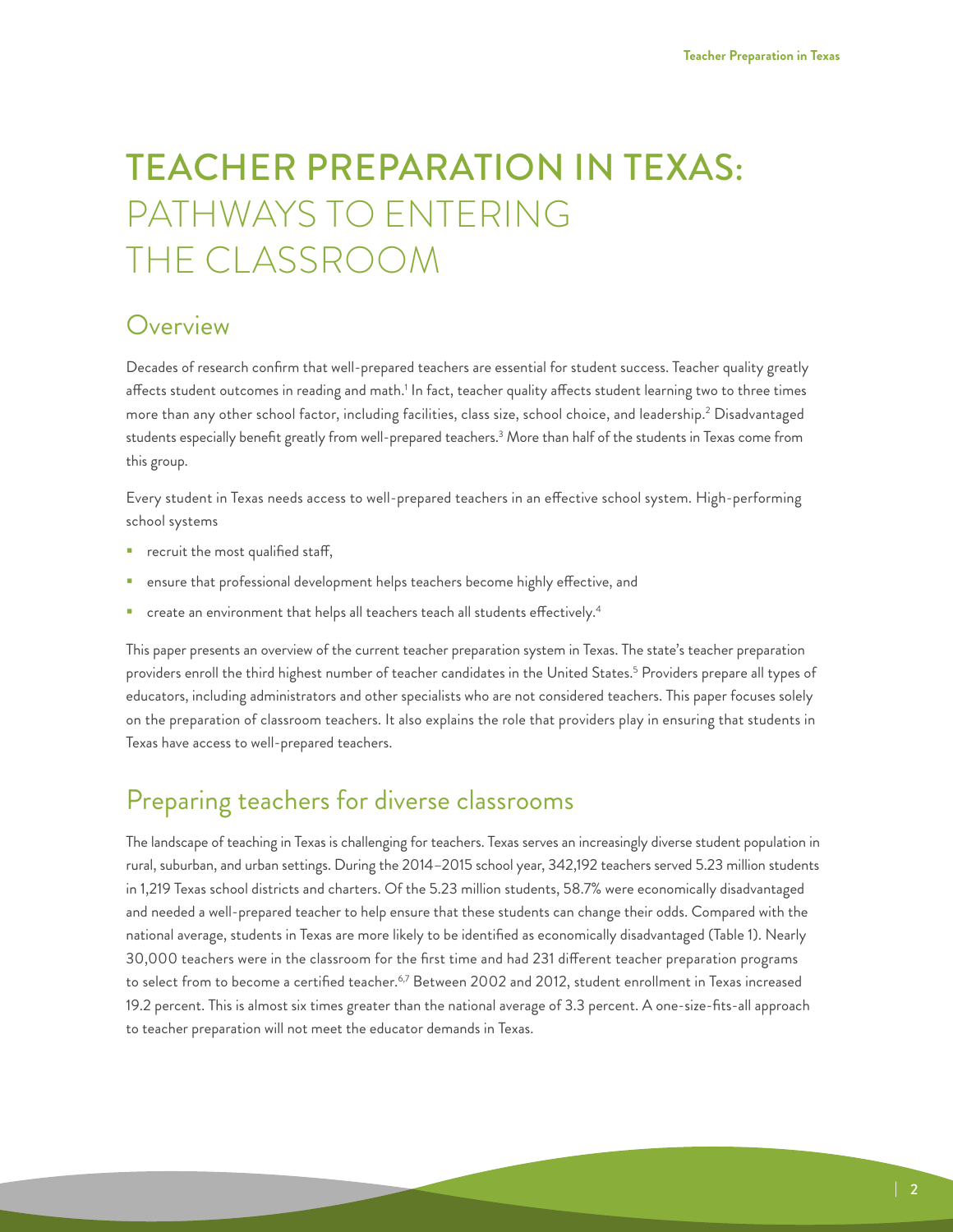

#### **Table 1. Student Demographics in Texas, 2014–20158**

Increasing the diversity of teachers is important for Texas. The diversity of the teacher workforce in the state is an inverse of the student population (Figure 1). Sixty-one percent of teachers identify as White, but only 29 percent of the students identify as White. Since 2000, the percentage of Hispanic teachers has increased slowly, and the percentage of African American teachers has remained steady.<sup>9</sup>

A diverse teacher workforce benefits all students. It also leads to increased school engagement and academic outcomes for students of diverse backgrounds. Teachers with diverse backgrounds are more aware of the cultural and community needs of students. Further, teachers with diverse backgrounds who work in teacher-diverse schools are more likely to stay in the teaching profession.10

**Figure 1. Demographics of Teachers vs. Students, 2014–201511**

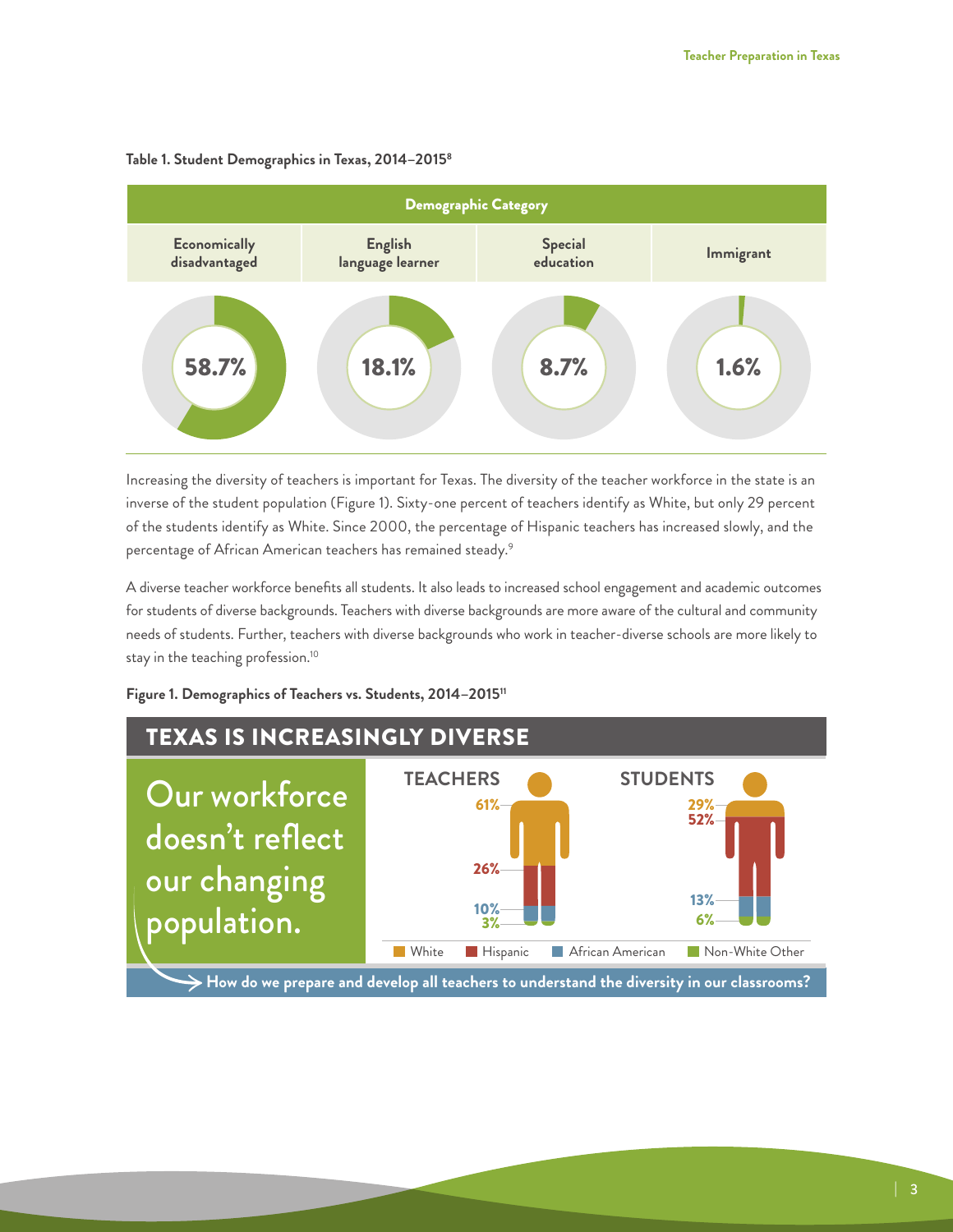### Collaboration among stakeholders

Many organizations, government agencies, and other stakeholders are involved in the preparation of effective teachers. Figure 2 shows the four main entities involved in developing policies and implementing programs geared toward teacher preparation.

**Figure 2. Collaboration Among Entities Involved in Teacher Preparation**



### Holding teacher preparation providers accountable

Texas established the Accountability System for Educator Preparation (ASEP) in 1995. In 1998, the State Board for Educator Certification (SBEC) released its first annual accreditation ratings. New accountability factors were added in 2009 and 2015. ASEP's ratings are based on five quality performance measures:<sup>12</sup>

- 1. results of certification exams;
- 2. results of principal appraisal survey on beginning teachers;
- 3. achievement of students taught by beginning teachers during their first 3 years of being certified, to the extent possible;
- 4. compliance with SBEC requirements on the frequency, duration, and quality of structural guidance and ongoing support provided by field supervisors to candidates completing student teaching, clinical teaching, or an internship; and
- 5. results from a teacher satisfaction survey of new teachers, developed by SBEC with stakeholder input, conducted at the end of the teacher's first year of teaching.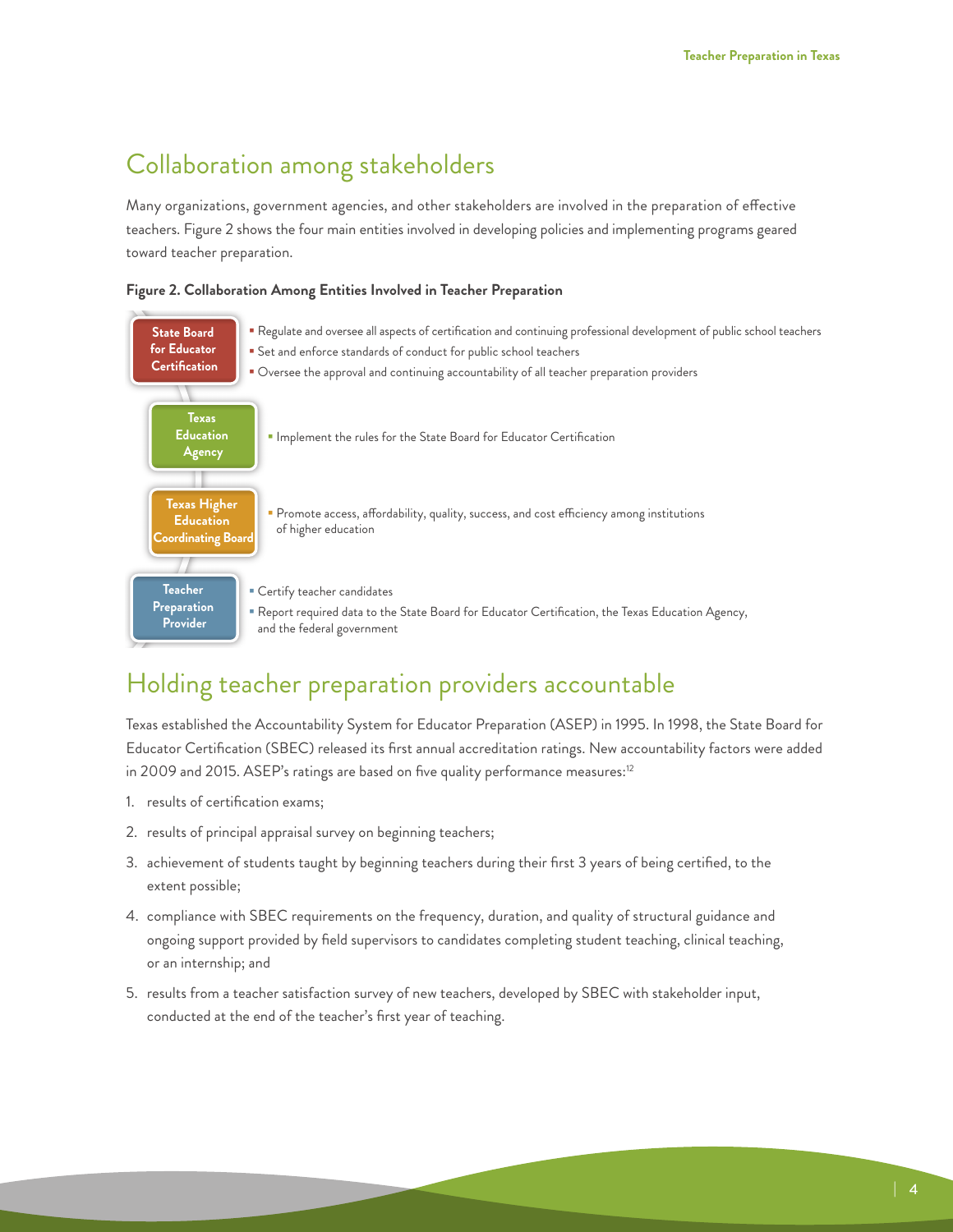The Texas Education Agency (TEA) reports data about the performance of providers on its website. State law requires TEA to help providers that are not meeting ASEP performance standards. SBEC can revoke the accreditation from providers that are underperforming. TEA updates the accreditation statuses of providers every year. Starting in 2014–2015, TEA began to identify providers that are on action plans and have received notice. During this same academic year, 133 teacher preparation providers (93 percent of all providers) in Texas received the status of accredited. Five providers received the status of accredited–not rated; four received accredited– warned; and one received accredited-probation. No provider received the status of accredited-revoked.<sup>13</sup>

### Requirements to teach in Texas

Teachers must hold one of the more than 90 certificates to teach in Texas.14 To obtain a state certification, teacher candidates must have:

- 1. earned at least a baccalaureate degree<sup>15</sup> from an accredited university or college,
- 2. completed a state-approved preparation program,
- 3. passed a pedagogy and content certification exam,
- 4. submitted a state application, and
- 5. been fingerprinted as part of a background check.**<sup>16</sup>**

Teacher candidates must have an overall grade point average of 2.50 (on a 4-point scale) on any coursework or their last 60 credits to be admitted to a program.<sup>17</sup> Providers must also ensure that cohorts of students have an average admission grade point average of 3.00.18

Teacher educators must supervise and support teacher candidates during clinical teaching or an internship. At minimum, teacher educators must conduct three, 45-minute, in-person observations of teacher candidates. Providers must also train cooperating teachers and mentors. This training should be based on scientific research. Providers may allow school districts to provide the training if it is accurately documented.<sup>19</sup>

### Everything is larger in Texas—including the variety in teacher preparation

SBEC approves all teacher preparation providers in Texas. Currently, Texas has 136 providers. Eighty-one are public and private colleges and universities, or traditional providers. Fifty-five are alternative providers that include four school districts/charter schools, one county district, 28 for-profit and non-profit private organizations, eight community colleges, and 14 Regional Education Service Centers.20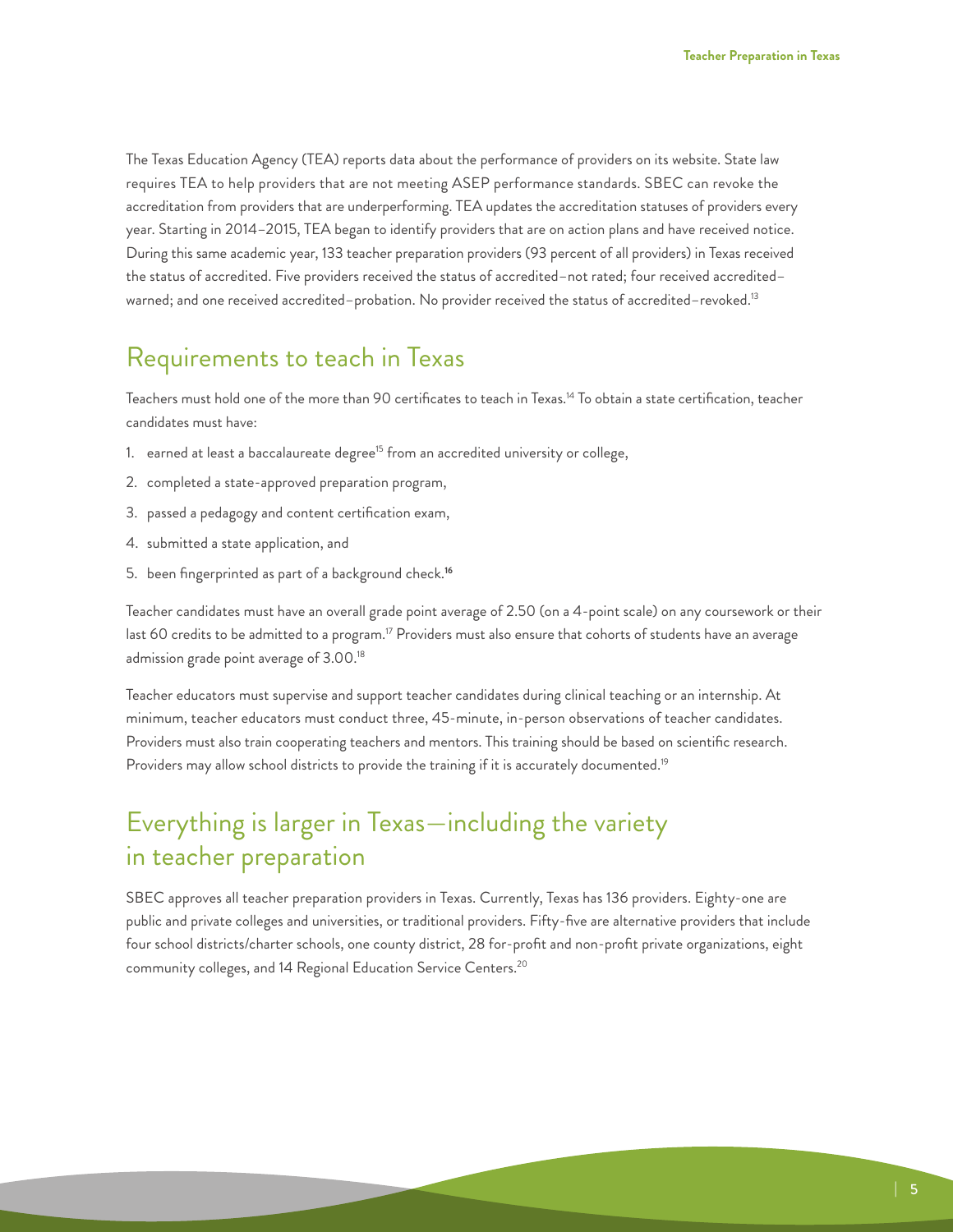These 136 traditional and alternative providers currently offer a total of 231 teacher preparation programs. The 81 colleges and universities offer some combination of undergraduate and/or postbaccalaureate degree programs for a total of 151 traditional programs. Twenty-five of the colleges and universities also offer an alternative program that, when combined with the programs of the alternative providers, total 80 alternative programs for individuals who already hold a degree.<sup>21</sup>

SBEC requires all providers to deliver 30 hours of field-based experience and at least 300 hours of coursework to teacher candidates. Field-based work should be in a school setting, under supervision, where the candidate is actively engaged in instructional or educational activities.<sup>22</sup>

Teacher candidates in programs at traditional providers receive some type of supervised clinical experience while in the program but generally do not become teachers of record while training.<sup>23</sup> Candidates from alternative programs generally become teachers of record while they are completing training.<sup>24</sup> Some programs specialize in preparing teacher candidates for hard-to-fill positions in specific fields.<sup>25</sup> Table 2 summarizes each pathway.

| <b>Type</b><br>of Program                  | Type of<br><b>Candidate</b><br><b>Enrolled</b>                                                                                        | <b>Provider</b><br><b>Offering Program</b>                                                                                                | <b>Clinical Teaching/</b><br><b>Internship</b><br>Requirements                                                                                                                                              | 30 Hours of<br><b>Field-Based</b><br>Experiences* | 80 Hours of<br>Coursework/<br>Training** |  |
|--------------------------------------------|---------------------------------------------------------------------------------------------------------------------------------------|-------------------------------------------------------------------------------------------------------------------------------------------|-------------------------------------------------------------------------------------------------------------------------------------------------------------------------------------------------------------|---------------------------------------------------|------------------------------------------|--|
| <b>Traditional</b><br>Undergraduate        | Undergraduate<br>Colleges and<br>universities<br>students<br>(offered as part<br>of a traditional<br>undergraduate<br>degree program) |                                                                                                                                           | Candidates must<br>complete at least 12<br>weeks of full-time<br>clinical teaching.                                                                                                                         | Yes                                               | Yes                                      |  |
| <b>Traditional</b><br>Postbaccalaureate    | Those with bachelor's<br>degrees or higher<br>who are seeking<br>initial teacher<br>certification                                     | Colleges and<br>universities                                                                                                              | Candidates must<br>either (a) complete an<br>internship as a teacher<br>of record for one full<br>school year (180 days)<br>or (b) complete clinical<br>teaching as part of an<br>undergraduate program.    | Yes                                               | Yes                                      |  |
| <b>Alternative</b><br><b>Certification</b> | Those with bachelor's<br>degrees or higher<br>who are seeking<br>initial teacher<br>certification                                     | Education service<br>centers, school<br>districts, and<br>nonprofit and<br>for-profit entities,<br>including universities<br>and colleges | Candidates must<br>either (a) complete an<br>internship as a teacher<br>of record for one<br>full school year (180<br>days) or (b) complete<br>clinical teaching as part<br>of an undergraduate<br>program. | Yes                                               | $Y_{\mathsf{PS}}^{***}$                  |  |

#### Table 2. Pathways to Teacher Certification in Texas<sup>26</sup>

\* Up to 15 hours can be through technology.

\*\* Before clinical teaching/internship.

\*\*\* Must complete within 90 school days of becoming a teacher of record if the intern is considered a late hire.<sup>27</sup>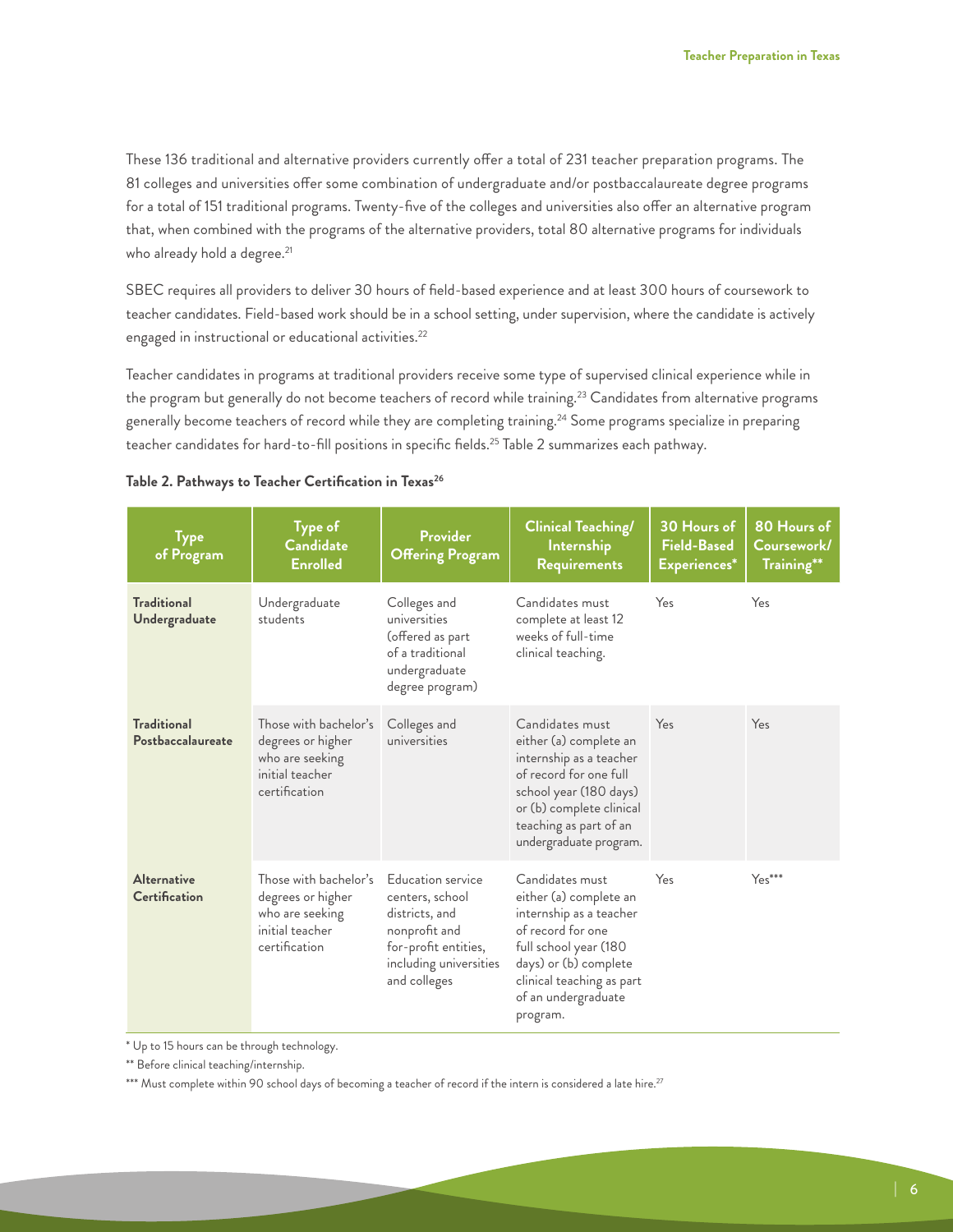Texas produces 48 percent of the nation's alternative-certified teachers from private, non-university-based programs. This is more than four times the next top-producing state (New Jersey, 11 percent). At 16 percent, Texas produces the highest percentage of university-based, alternative-certified teachers in the nation. California and Florida are second at 9 percent each.<sup>28</sup>

From 2011–2012 to 2014–2015, the percentage of initially certified teachers through an alternative pathway increased each school year (Figure 3). This was not the case with initially certified teachers from traditional pathways, where percentages either declined or remained stable. Evidence suggests that recent economic downturns and job cuts in education have reduced the confidence of teacher candidates in teaching being a viable profession.<sup>29</sup> Data from TEA suggest that alternative certification programs, more than traditional programs, prepare more men and racially/ ethnically diverse individuals for the teacher workforce.<sup>30</sup>





Table 3 shows the university providers that prepared the largest number of individuals issued at least one initial teaching certificate.

| Table 3. Largest University Providers in 2014–2015 <sup>32</sup> |  |  |  |  |  |
|------------------------------------------------------------------|--|--|--|--|--|
|------------------------------------------------------------------|--|--|--|--|--|

| Provider                               |     | Number of Initially Certified Teachers*                                                  |
|----------------------------------------|-----|------------------------------------------------------------------------------------------|
| <b>Texas State University</b>          | 660 | <b>TTTTT</b>                                                                             |
| Texas A&M University                   | 559 | חת המיוחדיה ה                                                                            |
| University of North Texas              | 548 |                                                                                          |
| Sam Houston<br><b>State University</b> | 486 | , , , , , , , , , , ,                                                                    |
| Texas A&M<br>University-Commerce       | 458 | $\bullet\hspace{0.4mm}\bullet\hspace{0.4mm}\bullet\hspace{0.4mm}$<br><b>The Light Co</b> |

 $\| \cdot \|$  = approximately 150 completers

\* Includes teachers initially certified through all program types (i.e., undergraduate, postbaccalaureate, and alternative).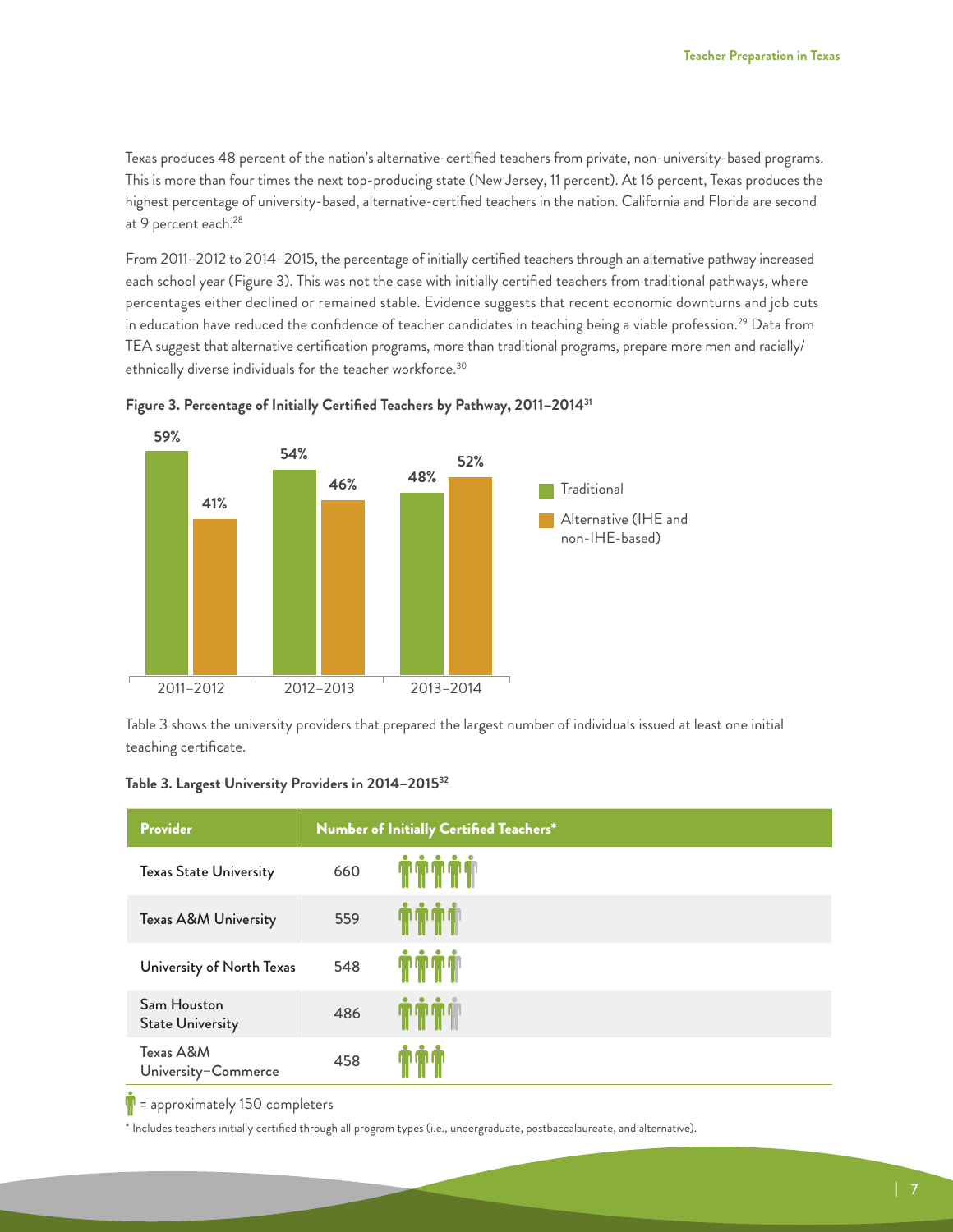Table 4 shows the non-university alternative providers that prepared the largest number of individuals issued at least one initial teaching certificate.

| <b>Provider</b>                                         | <b>Number of Initially Certified Teachers</b> |                             |  |  |  |  |
|---------------------------------------------------------|-----------------------------------------------|-----------------------------|--|--|--|--|
| A+ Texas Teachers                                       | 4,678                                         | ٠<br>-10                    |  |  |  |  |
| iTeach Texas                                            | 1,154                                         | ی ی بی بی بی بی بی بی بی    |  |  |  |  |
| Web-Centric Alternative<br><b>Certification Program</b> | 524                                           | <b>IT LITTLE THE LITTLE</b> |  |  |  |  |
| Region 4 Education<br>Service Center                    | 502                                           | a a an am an a              |  |  |  |  |
| <b>Education Career</b><br>Alternatives Program         | 389                                           | ۰<br>ה היה היה              |  |  |  |  |

**Table 4. Largest Non-University Alternative Providers in 2014–201533**

 $\mathbf{r}$  = approximately 150 completers

### Effectiveness of the pathways

Alternative providers produce the greatest number of certified teachers, but are these teachers more effective than those trained via traditional routes? Findings are mixed. Some studies indicate that traditionally prepared teachers produce greater academic gains among students than alternatively prepared teachers.<sup>34</sup> Other studies have found that the effects of these pathways are more similar than different.<sup>35</sup> Such factors as the extent to which candidates receive pedagogical training may predict effectiveness more accurately.<sup>36</sup> Overall, outcome data are inconsistent.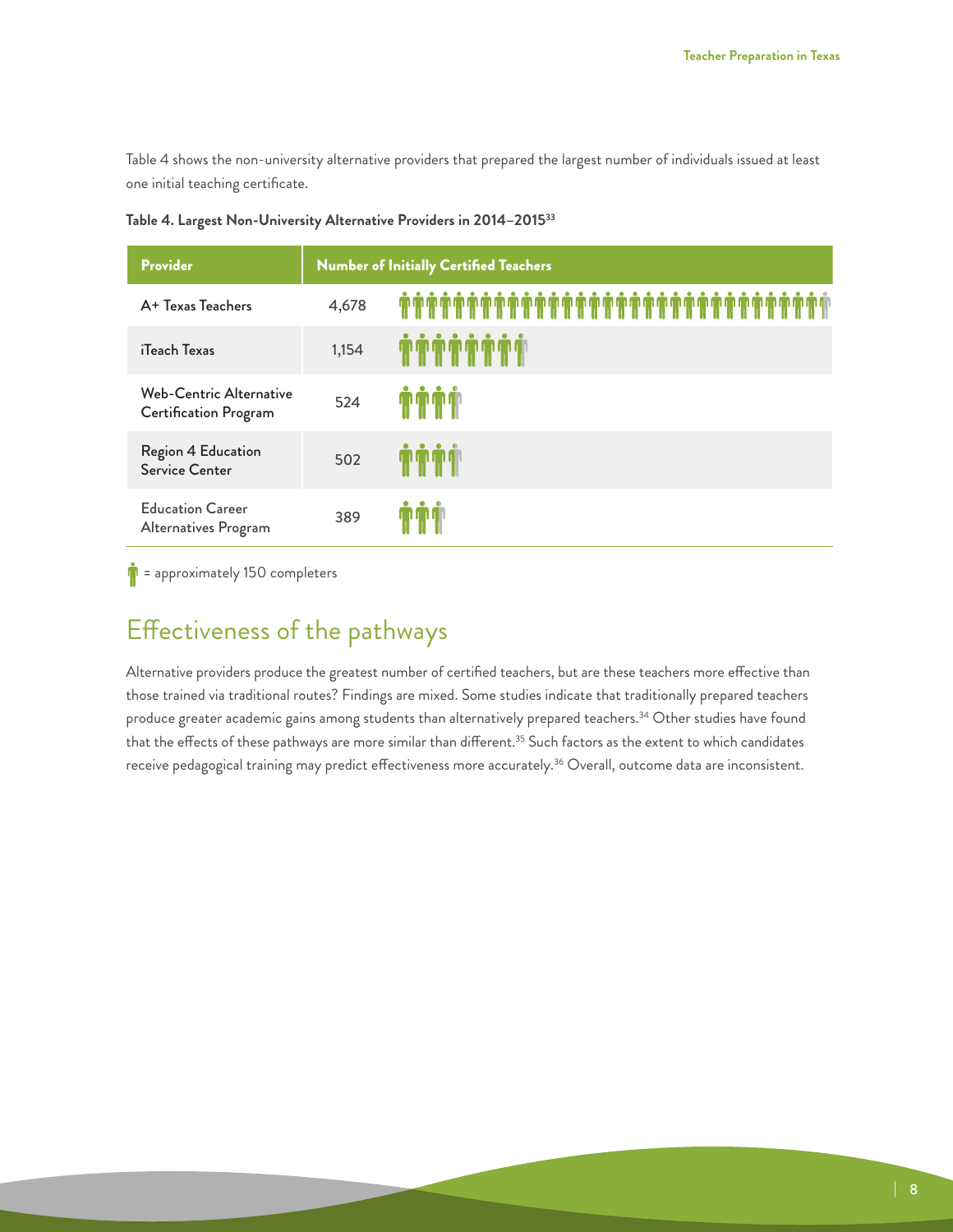### Teacher retention

Retaining effective teachers is an important goal for schools in Texas. According to TEA, retention rates over a 5-year period are higher among teachers prepared by traditional undergraduate programs (75.4%) compared to those prepared by alternative (63.5%) and traditional postbaccalaureate (63.2%)<sup>37</sup> (Table 5).

|  |  | Table 5. Providers With the Highest and Lowest 5-Year Teacher Retention Rates (2010–2011 to 2014–2015), by Type <sup>38</sup> |  |  |  |  |  |
|--|--|-------------------------------------------------------------------------------------------------------------------------------|--|--|--|--|--|
|  |  |                                                                                                                               |  |  |  |  |  |

| Name of Provider*                       | Type of<br>Provider | Number of<br><b>Teachers</b><br><b>Employed</b><br>$(2010 - 2011)$ | Number of<br><b>Teachers</b><br><b>Retained</b><br>$(2014 - 2015)$ | 5-Year<br><b>Retention</b><br>Rate (%)*** |  |
|-----------------------------------------|---------------------|--------------------------------------------------------------------|--------------------------------------------------------------------|-------------------------------------------|--|
| <b>HIGHEST RATES</b>                    |                     |                                                                    |                                                                    |                                           |  |
| Intern Teacher ACP                      | Alternative         | 9                                                                  | $\circ$                                                            | 100%                                      |  |
| Texas Alternative Center For Teachers** | Alternative         | 41                                                                 | 39                                                                 | 95.1%                                     |  |
| Steps To Teaching - ACP**               | Alternative         | 56                                                                 | 53                                                                 | 94.6%                                     |  |
| Texas Southern University               | Traditional         | 14                                                                 | 13                                                                 | 92.9%                                     |  |
| Richland College**                      | Alternative         | 13                                                                 | 12                                                                 | 92.3%                                     |  |
| Concordia University                    | Traditional         | 13                                                                 | 12                                                                 | 92.3%                                     |  |
| <b>LOWEST RATES</b>                     |                     |                                                                    |                                                                    |                                           |  |
| Harris County Department of Education   | Alternative         | 12                                                                 | 6                                                                  | 50%                                       |  |
| College of the Mainland Compact         | Alternative         | 14                                                                 | $\overline{7}$                                                     | 50%                                       |  |
| Region 2 Education Service Center       | Alternative         | 26                                                                 | 12                                                                 | 46.2%                                     |  |
| Texas Teaching Fellows (Dallas)**       | Alternative         | 92                                                                 | 39                                                                 | 42.4%                                     |  |
| Texas Teaching Fellows (Austin)**       | Alternative         | 75                                                                 | 31                                                                 | 41.3%                                     |  |
| Rice University                         | Traditional         | 5                                                                  | $\overline{2}$                                                     | 40%                                       |  |

\*Includes only sites with a minimum of 5 employed teachers in 2010–2011.

\*\*No longer preparing teachers.

\*\*\*Five-year retention results are for teachers who obtained an initial, Standard certificate in a teaching certification area in AY 2009–2010 and were employed as regular classroom teachers in AY 2010–2011. Only regular classroom teachers who were employed in the Texas public school system are counted as employed or as retained; permanently employed substitute teachers are not. Completers who were employed as teachers in private schools out of state or out of the country are not included. Only certificates obtained through an educator preparation program are included.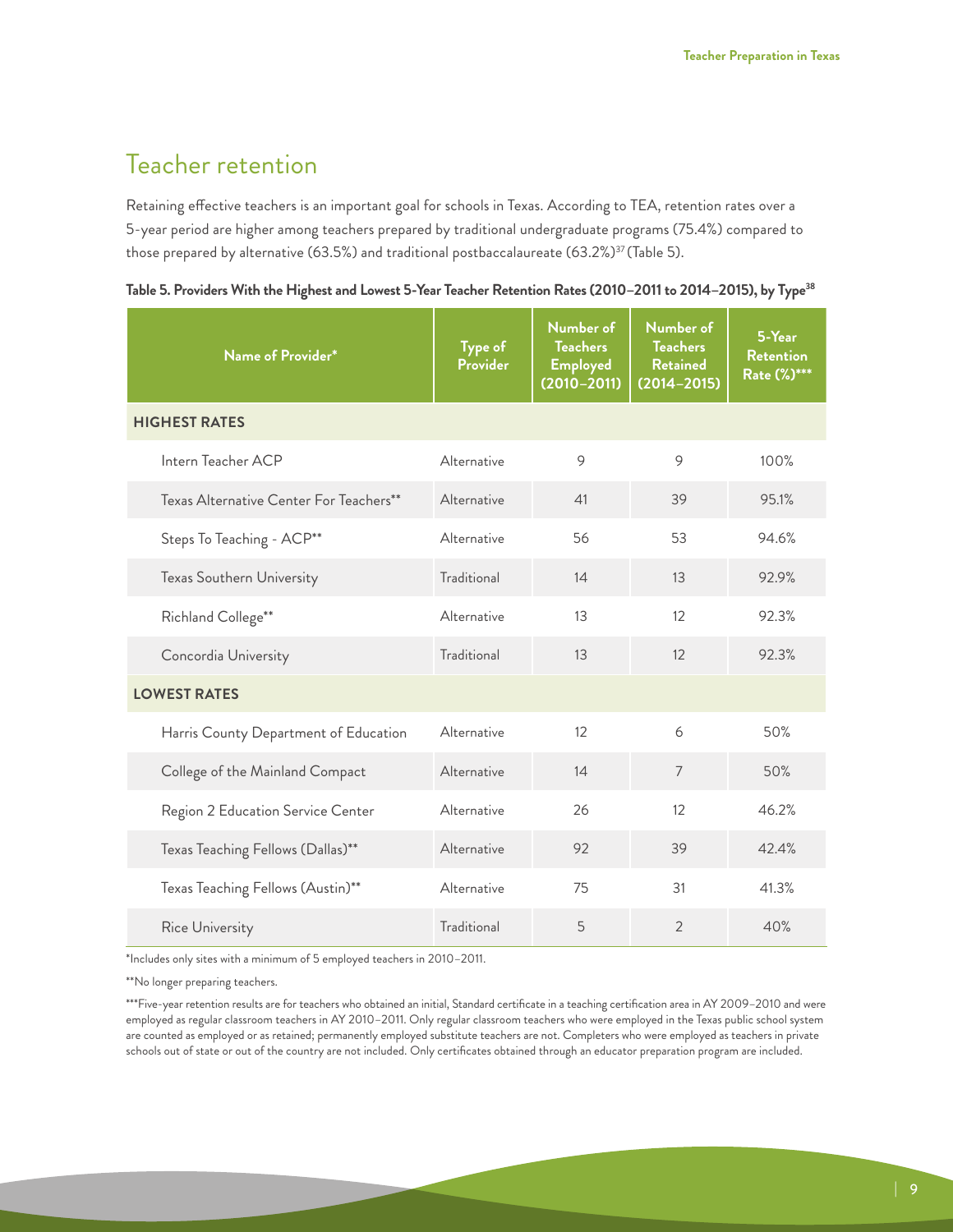### Teacher shortages

The number of first-time certified teachers has increased in Texas. But teacher preparation providers do not produce enough teachers to address the demand for teachers across the state. In 2015, SBEC issued only 21,349 teacher certifications. This fell far short of their goal of 44,700 teacher certifications, which was intended to meet the workforce projections of the Texas Workforce Commission.39

A total of 2,156 math and science certifications were issued in 2000, and only 2,880<sup>40</sup> were issued in 2015 when the goal had been 6,500. This is only a 1.9-percent average increase per year. A much larger number of math and science majors will be needed to support the growing career paths of science, technology, engineering, and mathematics (or STEM) fields and other technical careers.<sup>41</sup>

Texas also has teacher shortages in other areas. Secondary Bilingual/English as a Second Language (ESL) teachers had the highest out-of-field teacher credentials from 2010 to 2012.<sup>42</sup> Teacher shortages often exist in specific subject areas or in specific regions of the state. This issue has grown gradually and now can leave students without the qualified teachers they need to learn and excel. The U.S. Department of Education approved for 2016–2017 the following teacher shortage areas for Texas: elementary and secondary Bilingual/ESL, Career and Technical Education, Computer Science, Mathematics, Science, and elementary and secondary Special Education.<sup>43</sup>

### Conclusions: Overview and Strategies

To serve the increasing numbers of diverse students in Texas, the state must prepare and attract the best teachers. Teacher preparation providers sit at the heart of these efforts. As this brief has highlighted, teacher preparation is bigger in size and complexity in Texas. Overall, Texas

- **If all the nation in the number of pathways available for teachers to enter the classroom,**
- established an accountability system for teacher preparation programs before many states,
- has a workforce that does not reflect its student population,
- prepares more teachers through alternative certification programs than traditional preparation programs, and
- has not been able to identify effectiveness among the different methods of teacher preparation.

This brief gives an overview of the current landscape of teacher preparation in Texas. Teacher preparation has the potential to evolve and improve even as we struggle at the national and state levels to recruit teachers, to prepare them with the various skills and knowledge they need to succeed, and to retain them. Multiple factors impact the teaching profession, and focusing on teacher preparation will not fix everything. However, there is an opportunity to ensure that the preparation of teachers creates foundations for successful careers. As Texas continues its commitment to improving teacher preparation, various strategies can help ensure that teachers have the tools and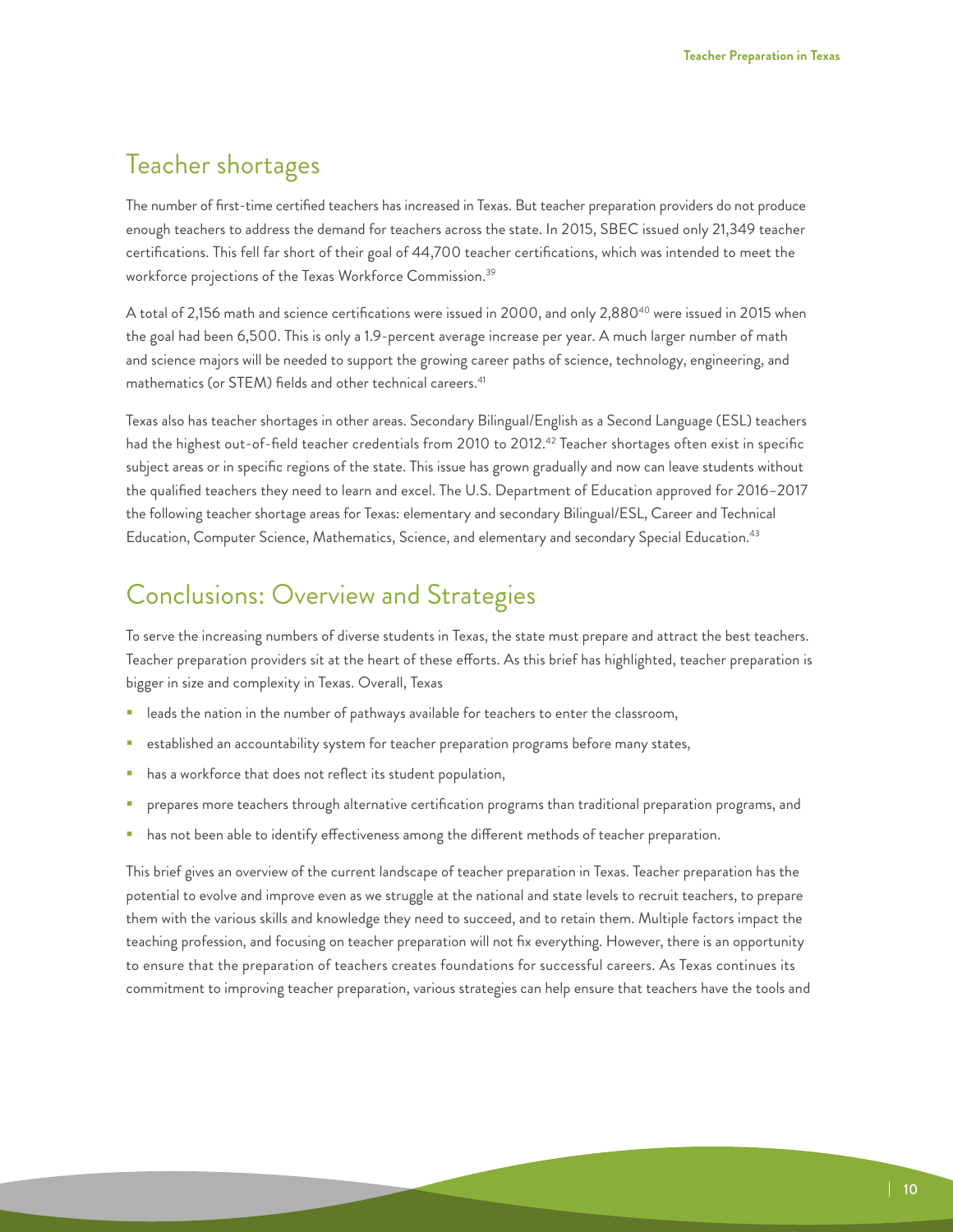support they need to enter the classroom. Texas can address challenges in teacher preparation by considering such strategies as

- evaluating and updating teacher preparation standards and curriculum so they address the greatest needs of teachers and students;<sup>44</sup>
- **developing policies and designing supports to recruit the most qualified teachers;**
- supporting efforts that increase teacher diversity and target teachers for shortage areas;<sup>45</sup>
- **EXECT** ensuring that providers prepare all candidates to deliver content through culturally responsive pedagogy that aligns with the needs of students;
- **building the capacity of providers to use accountability data to continually improve;**<sup>46</sup>
- creating partnerships between teacher preparation programs and districts to ensure feedback and productive improvement and connections between the preparer and the schools;<sup>47</sup> and
- **Providing support aimed at increasing the effectiveness and retention of initially certified teachers, especially** those in front of students for the first time and serving as teachers of record.

Not one strategy or initiative will address the teacher preparation needs in Texas. All stakeholders—school districts, TEA, SBEC, policymakers, and others—must continue to collaborate. This will increase the ability of teacher preparation providers in the state to attract, prepare, and retain greater numbers of high-quality teachers. Improving teacher preparation is critical in any state's commitment to ensuring students are thriving with teachers that know their craft, connect with their students, inspire learning, and provide the foundations for tomorrow's future.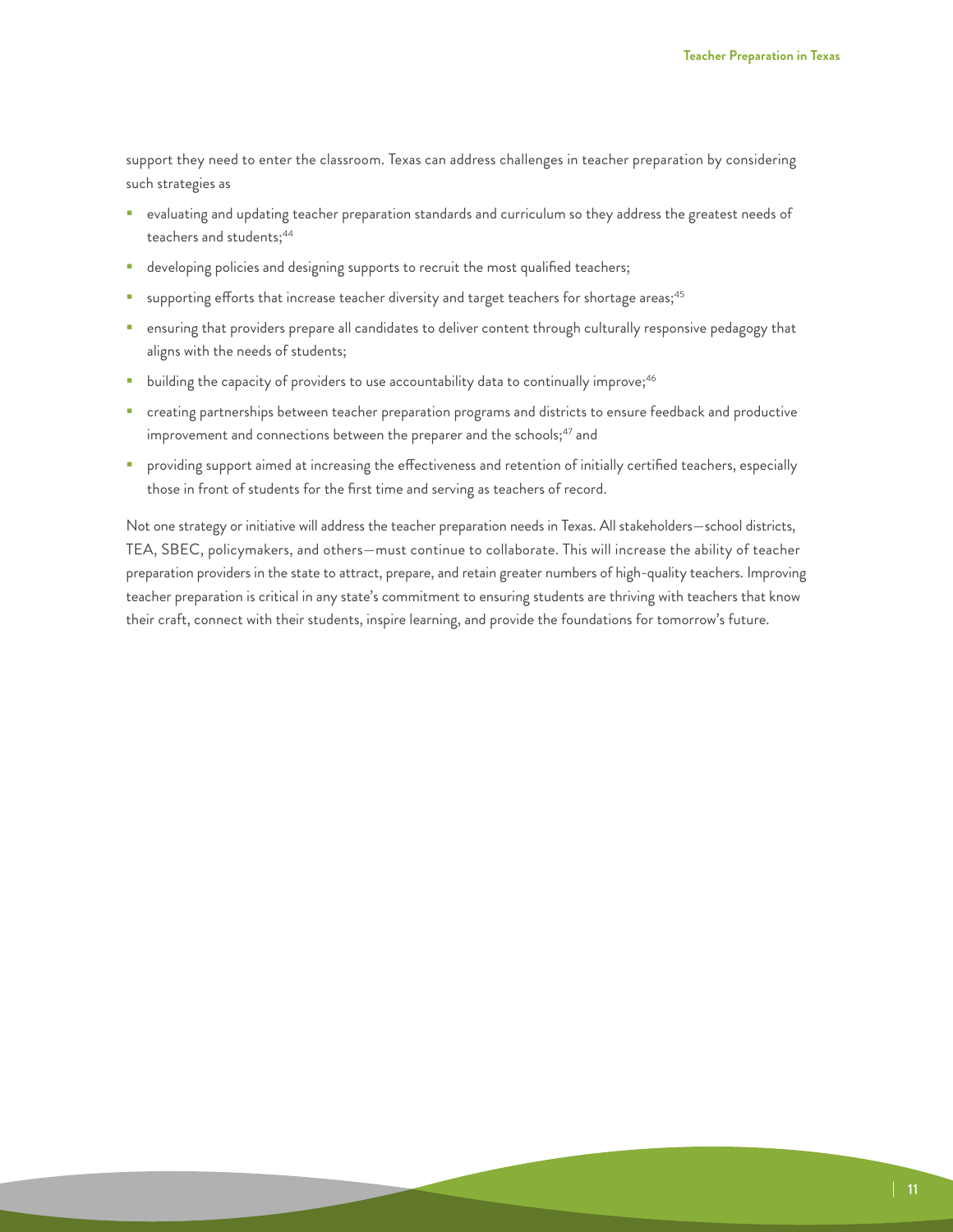### Endnotes

- <sup>1</sup> Rivkin, S. G., Hanushek, E. A., & Kain, J. F. (2005, March). Teachers, schools, and academic achievement. *Econometrica, 73*(2), 417–458.
- <sup>2</sup> Hattie, J. (2012). *Visible learning for teachers: Maximizing impact of learning.* New York: Routledge.
- <sup>3</sup> Nye, B., Konstantopoulos, S., & Hedges, L. V. (2004). How large are teacher effects? *Educational Evaluation and Policy Analysis, 26,* 237–257.
- <sup>4</sup> McKinsey & Company. (2007, September). *How the world's best performing school systems came out on top.* Retrieved from [http://mckinseyonsociety.com/downloads/reports/Education/Worlds\\_School\\_Systems\\_Final.pdf](http://mckinseyonsociety.com/downloads/reports/Education/Worlds_School_Systems_Final.pdf)
- <sup>5</sup> U.S. Department of Education, Office of Postsecondary Education (2015). *News you can use: Enrollment in teacher preparation programs.* Retrieved from [https://title2.ed.gov/public/44077\\_Title\\_II\\_Issue\\_Brief\\_Enrollment\\_V4a.pdf](https://title2.ed.gov/public/44077_Title_II_Issue_Brief_Enrollment_V4a.pdf)
- <sup>6</sup> Texas Education Agency. (2016.) *Pocket edition; 2014-15 Texas Public School statistics.* Austin, TX: Author. Retrieved from: <http://tea.texas.gov/communications/pocket-edition/>
- <sup>7</sup> Texas Education Agency. (2016). *Becoming a certified Texas educator through an alternative certification program.* Austin, TX: Author. Retrieved from <http://tea.texas.gov/index2.aspx?id=7073>
- <sup>8</sup> Texas Education Agency. (2016). *Enrollment in Texas public schools, 2014-15.* (Document No. GE16 601 09). Austin, TX: Author. Retrieved from [http://tea.texas.gov/acctres/enroll\\_index.html](http://tea.texas.gov/acctres/enroll_index.html)
- <sup>9</sup> Texas Education Agency. (2015). *Employed teacher demographics 2011-2015.* Austin, TX: Author. Retrieved from [http://tea.texas.gov/Reports\\_and\\_Data/Educator\\_Data/Educator\\_Reports\\_and\\_Data/](http://tea.texas.gov/Reports_and_Data/Educator_Data/Educator_Reports_and_Data/)
- <sup>10</sup> Dilworth, M. E., & Coleman, M. J. (2014). *Time for a change: Diversity in teaching revisited.* Washington, DC: National Education Association.
- <sup>11</sup> Educate Texas. (2015). *The state of teaching in the Lone Star State.* Retrieved from [http://www.edtx.org/uploads/](http://www.edtx.org/uploads/general/State_of_Texas_Teachers.pdf) [general/State\\_of\\_Texas\\_Teachers.pdf](http://www.edtx.org/uploads/general/State_of_Texas_Teachers.pdf)
- <sup>12</sup> Texas Education Code, TX. § 21.045. (1-5).
- <sup>13</sup> State Board for Educator Certification Meeting Agenda. (n.d.). Retrieved September 20, 2016, from [http://tea.texas.gov/About\\_TEA/Leadership/State\\_Board\\_for\\_Educator\\_Certification/SBEC\\_Meetings/](http://tea.texas.gov/About_TEA/Leadership/State_Board_for_Educator_Certification/SBEC_Meetings/2016/April/April_15,_2016_SBEC_Agenda/) [2016/April/April\\_15,\\_2016\\_SBEC\\_Agenda/](http://tea.texas.gov/About_TEA/Leadership/State_Board_for_Educator_Certification/SBEC_Meetings/2016/April/April_15,_2016_SBEC_Agenda/)
- <sup>14</sup> Texas Education Agency. (2016). *Educator certification online system.* Austin, TX: Author. Retrieved from <https://secure.sbec.state.tx.us/SBECOnline/approvedprograms.asp?s=1&sid>
- <sup>15</sup> Health Science Technology and Trades and Industrial Education certifications are exempt from the bachelor's degree requirement.
- <sup>16</sup> Texas Education Agency. (2016). *Becoming a classroom teacher in Texas.* Retrieved from [http://tea.texas.gov/](http://tea.texas.gov/interiorpage.aspx?id=25769812519) [interiorpage.aspx?id=25769812519](http://tea.texas.gov/interiorpage.aspx?id=25769812519)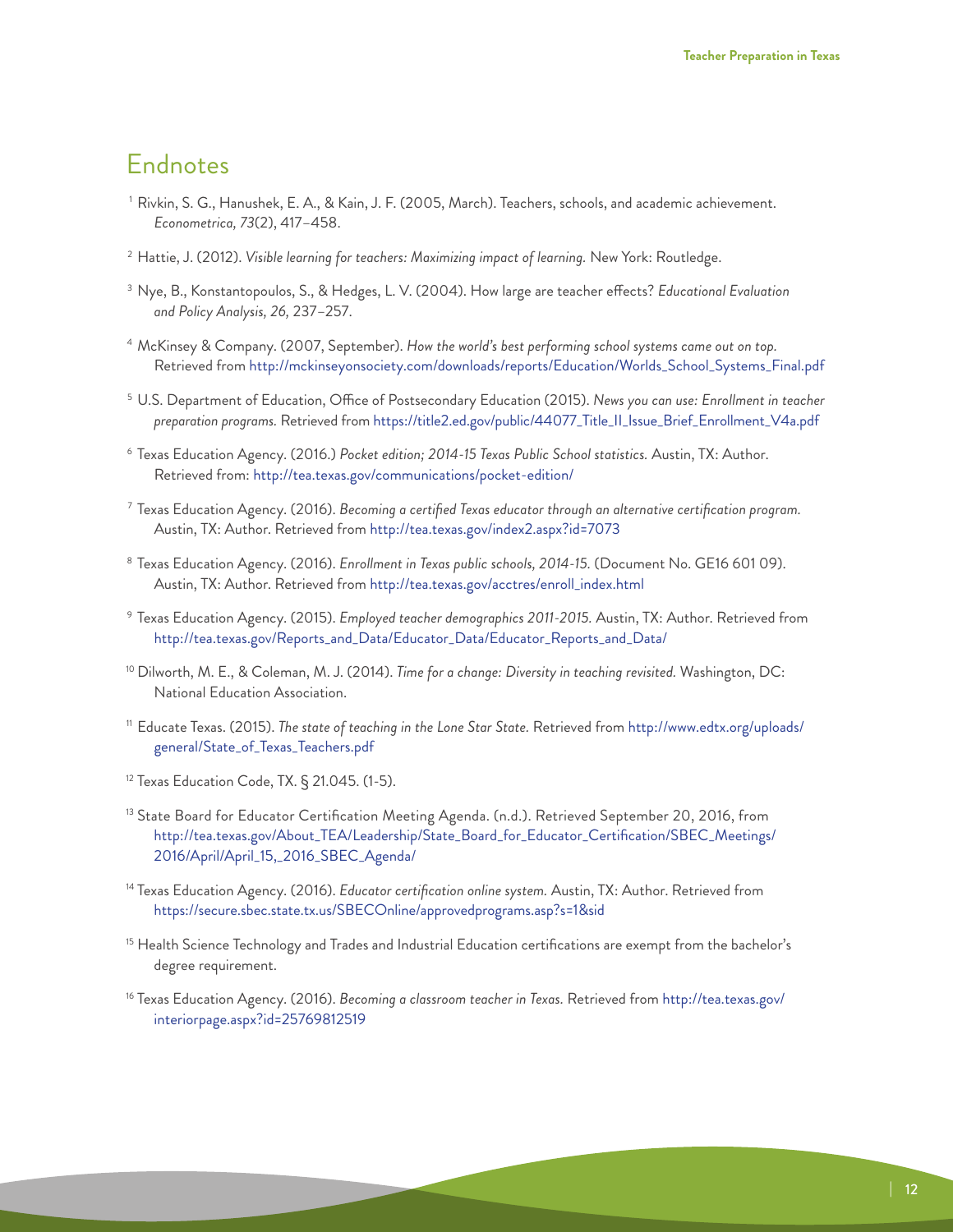<sup>17</sup> Texas Education Code, TX. § 21.0441 (1) (A-B).

 $18$  Texas Education Code, TX. § 21.0441 (c).

<sup>19</sup> Texas Administrative Code, TX. § 228.35 (e-g).

20Texas Education Agency. (2016). *Educator certification online system.* Austin, TX: Author. Retrieved from <https://secure.sbec.state.tx.us/SBECOnline/approvedprograms.asp>

 $21$  Ibid.

<sup>22</sup> Texas Administrative Code, TX. § 228.35 (e)(1).

<sup>23</sup> Ibid.

<sup>24</sup> Texas Education Agency, TX. § 228.35 (e)(1)

 $25$  Ibid.

- <sup>26</sup> Texas Education Agency. (2015, July). *ASEP technical manual: 2014-2015 Reporting.* Austin, TX: Author. Retrieved from [http://tea.texas.gov/Texas\\_Educators/Preparation\\_and\\_Continuing\\_Education/Program\\_](http://tea.texas.gov/Texas_Educators/Preparation_and_Continuing_Education/Program_Provider_Resources/) [Provider\\_Resources/](http://tea.texas.gov/Texas_Educators/Preparation_and_Continuing_Education/Program_Provider_Resources/)
- $^{27}$ A late hire is an individual who has not been accepted into an educator preparation program before the 45th day [before the first day of instruction and who is hired for a teaching assignment by a school after the 45th day](http://tea.texas.gov/Texas_Educators/Preparation_and_Continuing_Education/Program_Provider_Resources/)  [before the first day of instruction or after the school's academic year has begun. Texas Administrative Code,](http://tea.texas.gov/Texas_Educators/Preparation_and_Continuing_Education/Program_Provider_Resources/)  [TX. § 228.2 \(22\).](http://tea.texas.gov/Texas_Educators/Preparation_and_Continuing_Education/Program_Provider_Resources/)
- 28U.S. Department of Education, Office of Postsecondary Education. (2015). *News you can use: Alternative teacher preparation programs.* Washington, DC. Retrieved from [https://title2.ed.gov/Public/44110\\_Title\\_II\\_Issue\\_Brief\\_](https://title2.ed.gov/Public/44110_Title_II_Issue_Brief_Altn_TPP.pdf) [Altn\\_TPP.pdf](https://title2.ed.gov/Public/44110_Title_II_Issue_Brief_Altn_TPP.pdf)
- <sup>29</sup> Sawchuk, S. (2014, October 22). *Steep drops seen in teacher-prep enrollment numbers.* Retrieved from <http://www.edweek.org/ew/articles/2014/10/22/09enroll.h34.html>
- 30Texas Education Agency. (2015). *Title II reports: National teacher preparation data.* Austin, TX: Retrieved from<https://title2.ed.gov/Public/Home.aspx>
- <sup>31</sup> Texas Higher Education Coordinating Board. (2015, December). *Teacher initial certification statewide by certification program.* Austin, TX: Author. Retrieved from <http://texaseducationinfo.org/ViewReport.aspx>
- <sup>32</sup> Texas Education Agency. (2015). *2014–2015 Initial educator certificates by educator preparation programs.* Retrieved from [https://secure.sbec.state.tx.us/Reports/prodrpts/rpt\\_edu\\_tchr\\_prod\\_counts.asp](https://secure.sbec.state.tx.us/Reports/prodrpts/rpt_edu_tchr_prod_counts.asp)

 $33$  Ibid.

34Darling-Hammond, L., Holtzman, D. J., Gatlin, S. J., & Heilig, J. V. (2005). Does teacher preparation matter? Evidence about teacher certification, Teach for America, and teacher effectiveness. *Education Policy Analysis Archives, 13*(42). Retrieved from<http://epaa.asu.edu/ojs/article/view/147>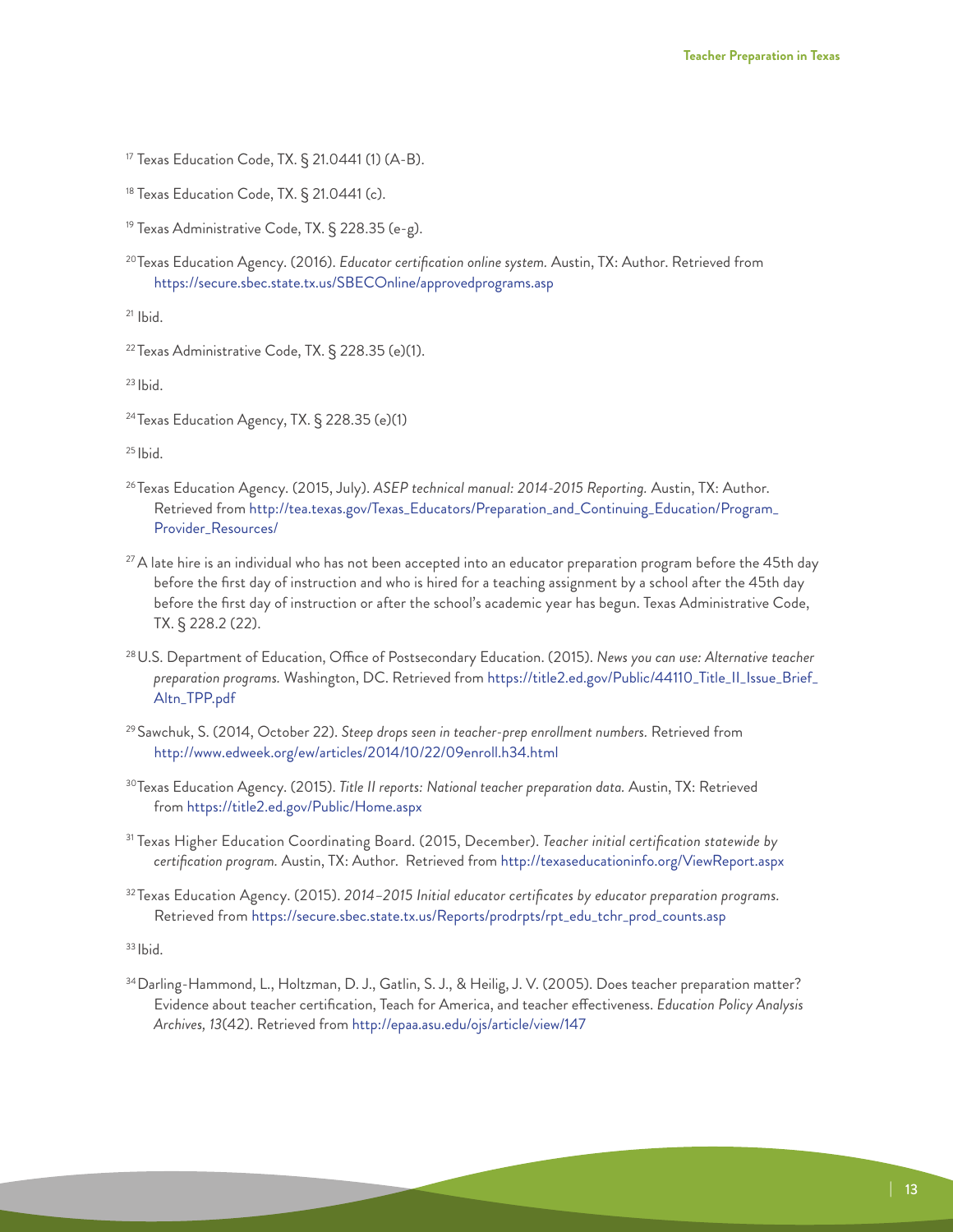- <sup>35</sup> Lincove, J. A., Osborne, C., Mills, N. & Bellows, L. (2015). Teacher preparation for profit or prestige: Analysis of diverse market for teacher preparation. *Journal of Teacher Education, 66*(5), 415–434.
- 36Darling-Hammond, L., Holtzman, D. J., Gatlin, S. J., & Heilig, J. V. (2005). Does teacher preparation matter? Evidence about teacher certification, Teach for America, and teacher effectiveness. *Education Policy Analysis Archives, 13*(42). Retrieved from<http://epaa.asu.edu/ojs/article/view/147>
- <sup>37</sup> Texas Education Agency. (2016, May). *Teacher retention 2011–2015.* Austin, TX: Author.Retrieved from [http://tea.texas.gov/Reports\\_and\\_Data/Educator\\_Data/Educator\\_Reports\\_and\\_Data/](http://tea.texas.gov/Reports_and_Data/Educator_Data/Educator_Reports_and_Data/)
- 38Texas Education Agency. (2015, December). *2014–2015 Accountability system for educator preparation annual report: All programs.* Retrieved from [http://tea.texas.gov/Texas\\_Educators/Preparation\\_and\\_Continuing\\_](http://tea.texas.gov/Texas_Educators/Preparation_and_Continuing_Education/Consumer_Information_about_Educator_Preparation_Programs/2014-2015_Accountability_System_for_Educator_Preparation_Annual_Reports) [Education/Consumer\\_Information\\_about\\_Educator\\_Preparation\\_Programs/2014-2015\\_Accountability\\_System\\_](http://tea.texas.gov/Texas_Educators/Preparation_and_Continuing_Education/Consumer_Information_about_Educator_Preparation_Programs/2014-2015_Accountability_System_for_Educator_Preparation_Annual_Reports) [for\\_Educator\\_Preparation\\_Annual\\_Reports](http://tea.texas.gov/Texas_Educators/Preparation_and_Continuing_Education/Consumer_Information_about_Educator_Preparation_Programs/2014-2015_Accountability_System_for_Educator_Preparation_Annual_Reports)
- <sup>39</sup> Texas Higher Education Coordinating Board. (2015). *2015 Texas public higher education almanac: A profile of state and institutional performance and characteristics.* Austin, TX: Author. Retrieved from [http://www.thecb.state.](http://www.thecb.state.tx.us/index.cfm?ObjectID=74FCCDD8-0F43-0CA2-45CB4ACE34982C7E) [tx.us/index.cfm?ObjectID=74FCCDD8-0F43-0CA2-45CB4ACE34982C7E](http://www.thecb.state.tx.us/index.cfm?ObjectID=74FCCDD8-0F43-0CA2-45CB4ACE34982C7E)

40The count does not include 4–8 math and science.

 $41$  Ibid.

- <sup>42</sup> Texas Education Agency. (2016). *Educator reports and data.* Austin, TX: Author. Retrieved from [http://tea.texas.](http://tea.texas.gov/Reports_and_Data/Educator_Data/Educator_Reports_and_Data/) [gov/Reports\\_and\\_Data/Educator\\_Data/Educator\\_Reports\\_and\\_Data/](http://tea.texas.gov/Reports_and_Data/Educator_Data/Educator_Reports_and_Data/)
- 43Texas Education Agency. (2016). *2016–2017 Teacher shortage areas and loan forgiveness programs.* Austin, TX: Author. Retrieved from [http://tea.texas.gov/About\\_TEA/News\\_and\\_Multimedia/Correspondence/TAA\\_](http://tea.texas.gov/About_TEA/News_and_Multimedia/Correspondence/TAA_Letters/2016-2017_Teacher_Shortage_Areas_and_Loan_Forgiveness_Programs/) [Letters/2016-2017\\_Teacher\\_Shortage\\_Areas\\_and\\_Loan\\_Forgiveness\\_Programs/](http://tea.texas.gov/About_TEA/News_and_Multimedia/Correspondence/TAA_Letters/2016-2017_Teacher_Shortage_Areas_and_Loan_Forgiveness_Programs/)
- 44Putman, H. Greenberg, J. & Walsh, K. (2014, November). *Training our future teachers: Easy A's and what's behind them.* Washington, DC: National Council on Teacher Quality. Retrieved from [http://www.nctq.org/dmsView/](http://www.nctq.org/dmsView/EasyAs) [EasyAs](http://www.nctq.org/dmsView/EasyAs)
- 45Texas Education Agency. (2016). *2016–2017 Teacher shortage areas and loan forgiveness programs.* Austin, TX: Author. Retrieved from [http://tea.texas.gov/About\\_TEA/News\\_and\\_Multimedia/Correspondence/TAA\\_](http://tea.texas.gov/About_TEA/News_and_Multimedia/Correspondence/TAA_Letters/2016-2017_Teacher_Shortage_Areas_and_Loan_Forgiveness_Programs/) [Letters/2016-2017\\_Teacher\\_Shortage\\_Areas\\_and\\_Loan\\_Forgiveness\\_Programs/](http://tea.texas.gov/About_TEA/News_and_Multimedia/Correspondence/TAA_Letters/2016-2017_Teacher_Shortage_Areas_and_Loan_Forgiveness_Programs/)
- 46Chard, D., & Hernandez, F. (2016, May 12). Chard and Hernandez: Texas can lead on using data to improve teaching. *The Dallas Morning News.* Retrieved from [http://www.dallasnews.com/opinion/latest](http://www.dallasnews.com/opinion/latest-columns/20160512-chard-and-hernandez-texas-can-lead-on-using-data-to-improve-teaching.ece)[columns/20160512-chard-and-hernandez-texas-can-lead-on-using-data-to-improve-teaching.ece](http://www.dallasnews.com/opinion/latest-columns/20160512-chard-and-hernandez-texas-can-lead-on-using-data-to-improve-teaching.ece)
- 47Education First. (2016, January 19). *Getting stuff done.* Retrieved from [http://education-first.com/how](http://education-first.com/how-partnerships-between-teacher-prep-programs-and-districts-can-transform-the-teacher-pipeline/)[partnerships-between-teacher-prep-programs-and-districts-can-transform-the-teacher-pipeline/](http://education-first.com/how-partnerships-between-teacher-prep-programs-and-districts-can-transform-the-teacher-pipeline/)